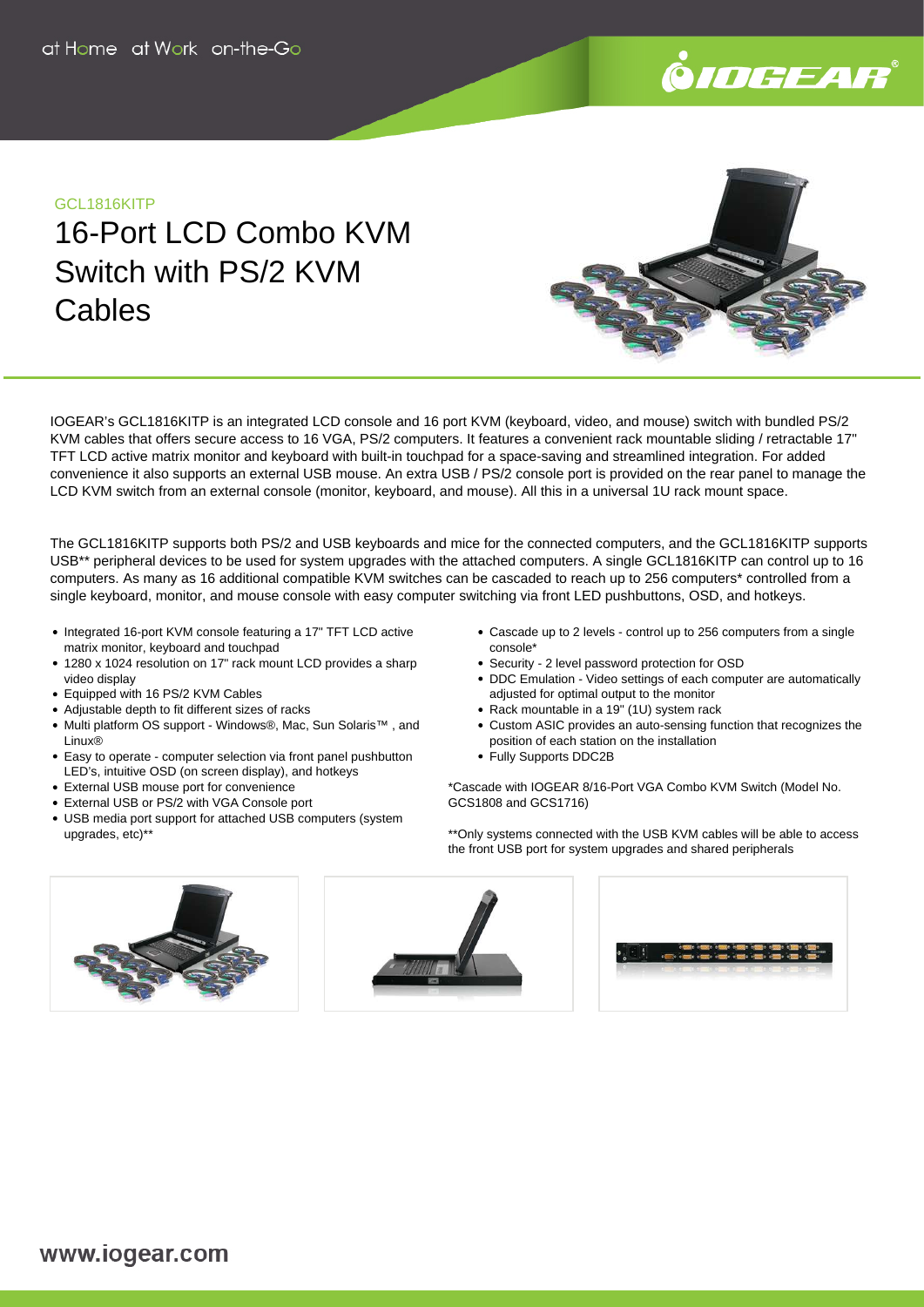



#### **Requirements**

#### **Package Contents**

## Computers:

- VGA, SVGA, or MultiSync video graphics card with an HDB-15 port
- PS/2 mouse and keyboard ports (6-pin mini DIN) or 1 USB port
- 1 x 16-Port LCD
- Combo KVM Switch
- 8 x PS/2 KVM Cable (6ft - G2L5202P)
- 8 x PS/2 KVM Cable (10ft - G2L5203P)
- 1 x USB KVM Cable (6ft - G2L5202U)
- 1 x Console Cable
- 1 x Cascade Cable
- 1 x Firmware Upgrade Cable
- 1 x Grounding Wire
- 1 x Power Cord
- 1 x Installation Guide
- 1 x Warranty Card